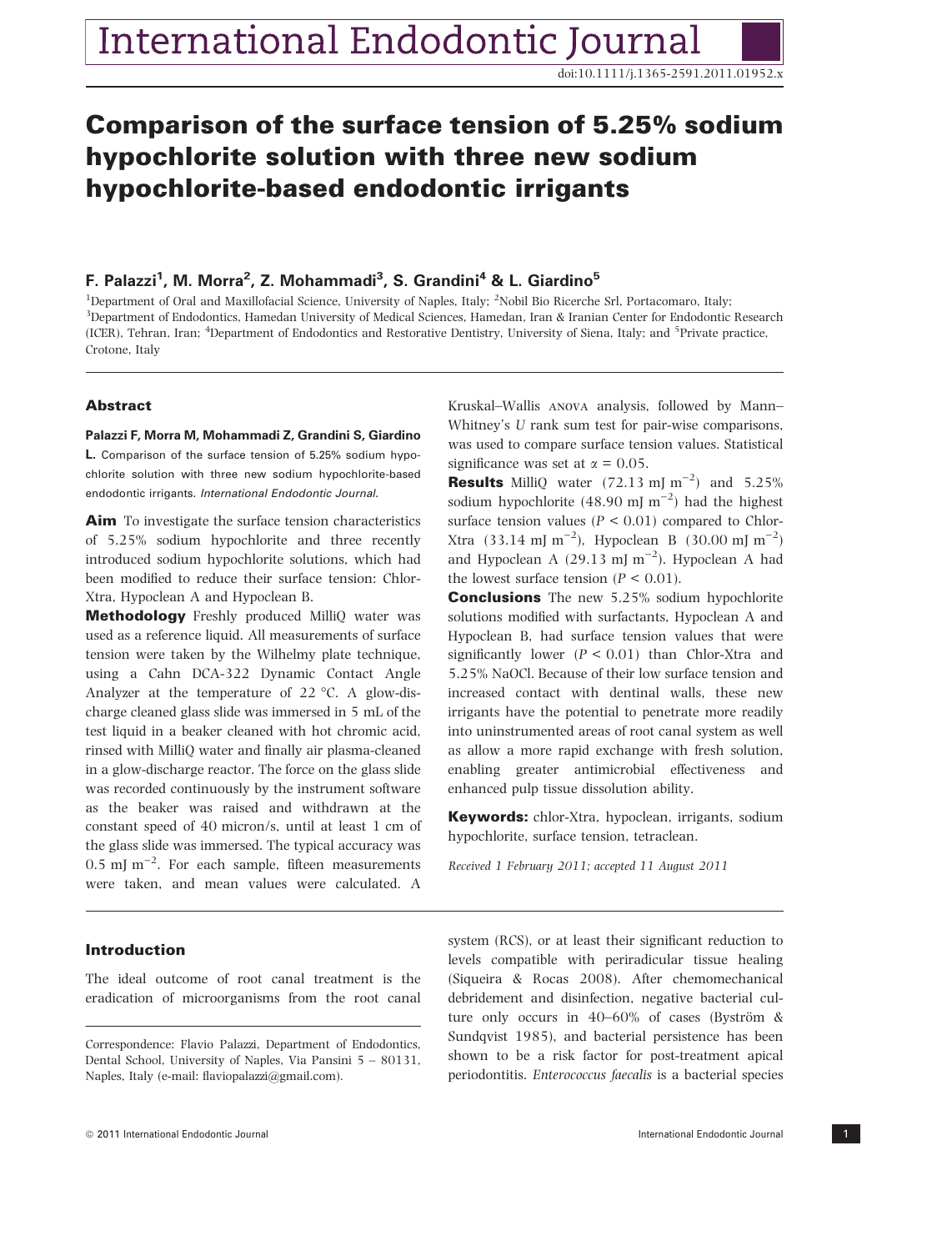often detected in cases of post-treatment disease with periapical lesions, occasionally as a monoinfection (Foschi et al. 2005).

Amongst currently used solutions, sodium hypochlorite (NaOCl) appears to satisfy most of the requirements of a root canal irrigant (Zehnder 2006). It dissolves both the necrotic tissue (Naenni et al. 2004) and the organic components of the smear layer (Haikel et al. 1994). It has also been shown to disintegrate endodontic biofilms in laboratory conditions (Clegg et al. 2006, Dunavant et al. 2006) and inactivate endotoxins (Sarbinoff et al. 1983). An ex vivo study on the effectiveness of 5.25% NaOCl solution and Tetraclean (Ogna Laboratori Farmaceutici, Muggiò, Italy) against E. faecalis (Neglia et al. 2008) found that in most of the teeth irrigated with NaOCl, the drop in the bacterial load was rapid, but only lasted up to 48 h after irrigation. In fact, 70% of samples were colonized again in the following 96 h with a bacterial load that raised the infection to its previous level.

High surface tension (Giardino et al. 2006) could affect the ability of NaOCl to penetrate into dentine and thus reduce its antibacterial effectiveness within dentinal tubules. When cementum is absent, E. faecalis can penetrate dentinal tubules of root canal walls to a depth of 800–1000  $\mu$ m after 3 weeks of incubation (Haapasalo & Ørstavik 1987), whereas the greatest penetration of NaOCl into dentinal tubules has been reported as being  $300 \mu m$  with a  $6\%$  solution for 20 min at 45 °C (Zou et al. 2010).

To obtain a suitable contact time of NaOCl with root canal dentinal walls, a major role is played by the wettability of the irrigant on dentine. Wettability is correlated with surface tension (Pecora et al. 1991) on ideal surfaces (chemically homogeneous, flat, nonreactive, undeformable and not swollen by the wetting liquid) and then with the surface properties of dentine (Eick et al. 1972, Erickson 1992).

To achieve optimal wettability, the surface energy of the substrate must be as high as possible, and the surface tension of the liquid contacted with the substrate must be as low as possible. Surface tension as a condition of intramolecular attraction at the liquid surface prevents the spreading of the solution over a surface (Cameron 1986). When this intramolecular attraction is destroyed, the surface tension decreases. A low surface tension could increase the penetration of irrigants into the uninstrumented areas of the RCS, lateral canals and dentinal tubules and thus increase their contact with the dentine walls (Abou-Rass & Patonai 1982). Surface tension might be reduced by

using heat or adding chemicals known as surfactants (Abou-Rass & Patonai 1982, Cameron 1986, Pecora et al. 1998, Williamson et al. 2009, Stojicic et al. 2010). Surface-active agents can consist of monomers, polymers or complex mixtures (containing an active portion within an inactive adduct phase or base). Surfactant molecules are characterized by a hydrophobic portion, organic/oil soluble or water insoluble, and a hydrophilic region (often polar), water soluble. Moreover, each molecule may contain a positively charged group (cationic class), a negatively charged one (anionic class), both (amphoteric class) or no electric charge (nonionic class). Nonionic agents do not ionize but contain hydrophillic polar groups and/or hydrogen bonding capabilities, which can provide strong interactions with water molecules, improving solubility (McNaught & Wilkinson 1997).

The aim of this study was to compare the surface tension of 5.25% NaOCl solution (Niclor 5; Ogna Laboratori Farmaceutici) with three recently introduced NaOCl solutions modified to reduce their surface tension, Chlor-Xtra (Vista Dental Products, Racine, WI, USA), Hypoclean A and Hypoclean B (Ogna Laboratori Farmaceutici). The null hypothesis tested was that there is no significant difference in the surface tension values of the solutions examined.

## Materials and methods

The endodontic irrigants tested were: (i) 5.25% NaOCl solution (Niclor 5; Ogna Laboratori Farmaceutici); (ii) Chlor-Xtra (Vista Dental Products), 6% NaOCl with surface tension modifiers; (iii–iv) Hypoclean A and Hypoclean B (Ogna Laboratori Farmaceutici), two 5.25% NaOCl solutions modified with two tension modifiers, cetrimide and polypropylen glycol (the percentage of surfactants in the solution ''A ''was 1% more than in solution ''B''). Freshly produced MilliQ water (distilled water) was used as reference liquid. The surface tension of the test liquids was measured using the Wilhelmy plate technique (Fig. 1b), with a Cahn DCA-322 Dynamic Contact Angle Analyzer [Gibertini Elettronica, Novate (MI), Italy] (Fig. 1a). A glowdischarge cleaned glass slide was immersed in 5 mL of the test liquid in a beaker carefully cleaned with hot chromic acid mixture, rinsed with MilliQ water and finally air plasma-cleaned in a glow-discharge reactor. The force on the glass slide was recorded continuously by the instrument software as the beaker was raised and withdrawn at the constant speed of 40 micron/s, until at least 1 cm of the glass slide appeared immersed.

2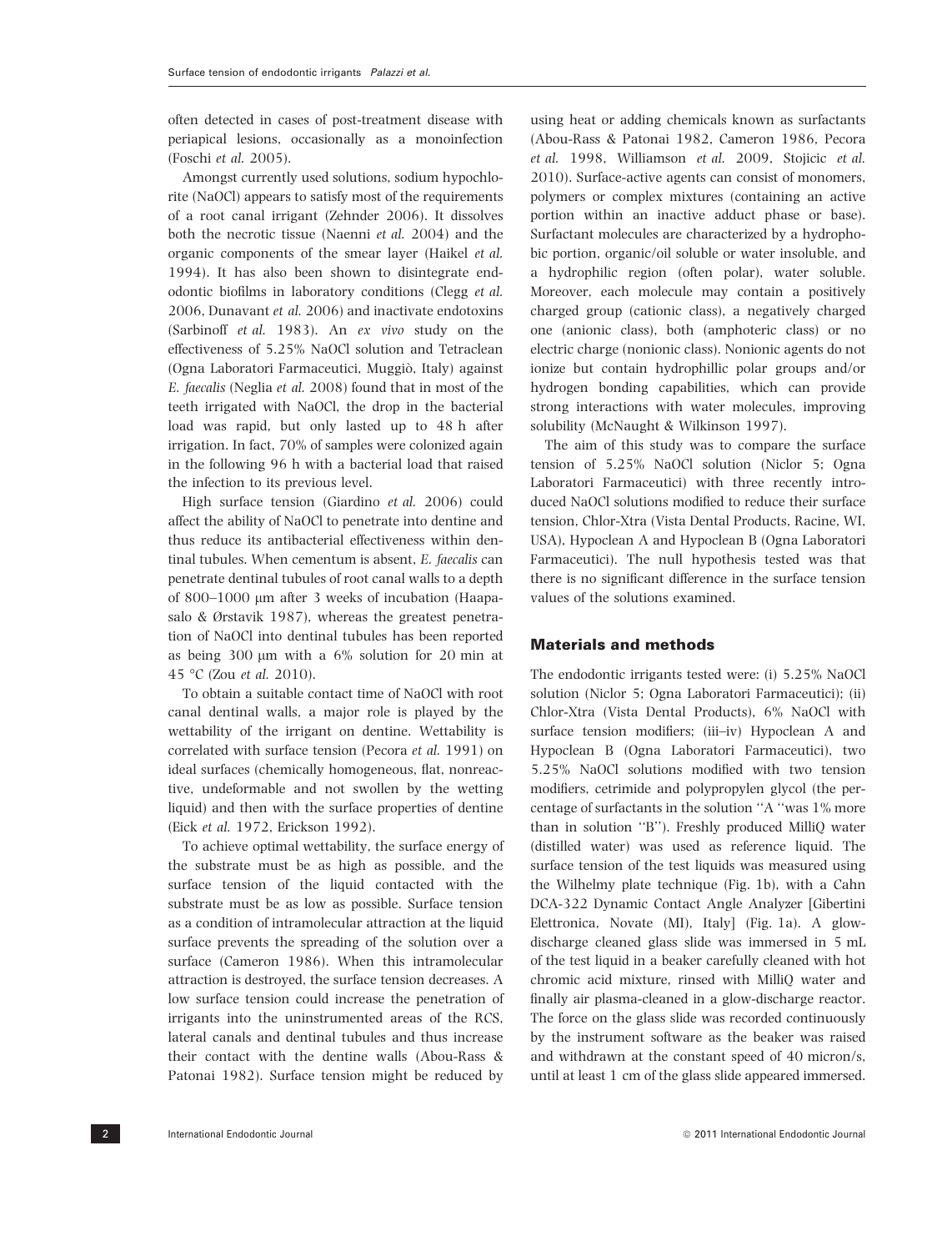

Figure 1 (a) Dynamic contact angle analyzer (Cahn DCA-322). (b) Wilhelmy plate technique.

The liquid surface tension was calculated by the general equation:

$$
F = mg + \gamma_1 p \cos \theta + \text{Fb} \tag{1}
$$

where  $F$  is the force measured by the instrument,  $m$  the weight of the glass slide,  $g$  the gravity constant,  $p$  the glass slide perimeter,  $\gamma_1$  the liquid surface tension,  $\theta$  the contact angle and Fb the buoyancy force. The last contribution (buoyance force) on the right hand side of equation (1) can be eliminated by linear extrapolation to zero depth of immersion, whilst the first contribution (mg) is zeroed by the instrument software, yielding on rearrangement:

$$
\gamma_1 = F/pc \cos \theta \tag{2}
$$

In case of complete wetting,  $\theta = 0$  and e cos  $\theta = 1$ , so that:

$$
\gamma_1 = F/p \tag{3}
$$

and the liquid surface tension  $(\gamma_1)$  can be obtained by the ratio between the force  $(F)$  at zero depth of immersion and the sample perimeter  $(p)$ . Measurements were taken at 22  $\degree$ C, using 5 mL of the test liquids. Samples were contained in plastic vials, which were opened immediately before the experiments. The typical accuracy is  $0.5$  mJ m<sup>-2</sup>. For each sample, fifteen measurements were taken and mean value was calculated.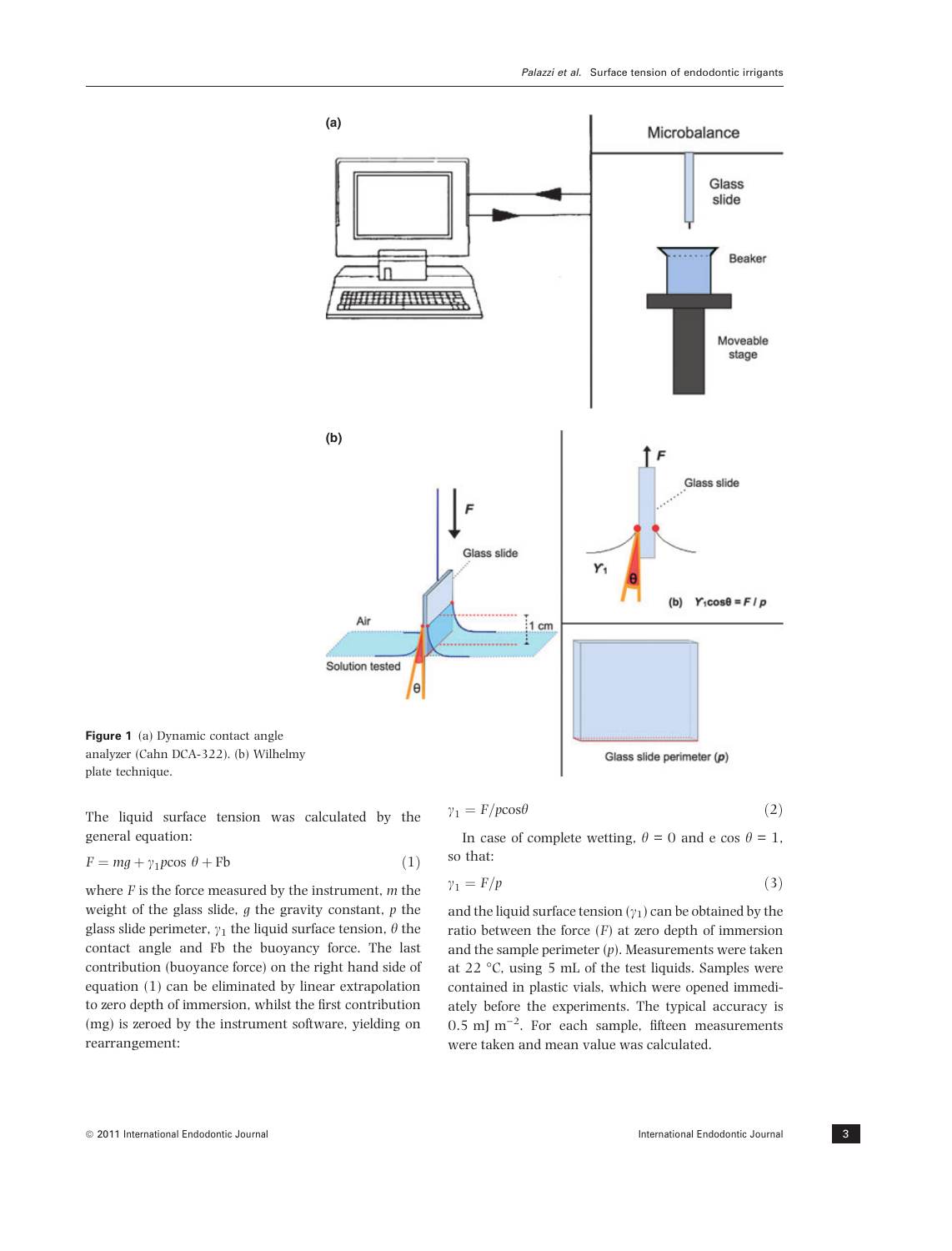## Statistical analysis

Kruskal–Wallis anova analysis, followed by Mann– Whitney's U rank sum test for pair-wise comparisons, was used to compare surface tension values, because of the lack of homogeneity of variance, proved with Levene test. All the statistical analyses were set with a significance level of  $\alpha = 0.05$ .

## **Results**

Figure 2 shows the mean values of surface tension registered for the different irrigant solutions and MilliQ water. The Kruskal–Wallis anova (Table 1) revealed significant differences amongst the different liquids surface tensions  $(P < 0.01)$ , which were all lower  $(P < 0.01)$  than that of distilled water (72.13 mJ m<sup>-2</sup>). MilliQ water and 5.25% NaOCl (48.90 mJ  $\rm\,m^{-2})$  surface tension values were significantly different ( $P < 0.001$ ) (Table 2). Hypoclean A and Hypoclean B solutions yielded the lowest values  $(P < 0.01)$ , 29.13 and 30.00 mJ  $m^{-2}$ , respectively, and were significantly different (Mann–Whitney's U test  $P < 0.05$ ) from 5.25% NaOCl ( $P < 0.001$ ). Finally, the surface tension of Chlor-Xtra Vista was higher than Hypoclean A  $(P < 0.001)$  and Hypoclean B  $(P < 0.001)$ .

#### **Discussion**

In this study, MilliQ water was used as reference liquid as, owing to the interfacial adsorption of ubiquitous hydrocarbons from the atmosphere, even the purest water undergoes contamination on storage. Thus, the use of freshly prepared ultrapure water avoids the possibility that when water is stored, the surface tension decreases below the accepted value of 71 mJ m<sup>-2</sup> (Adamson & Gast 1997). MilliQ water surface tension value recorded in the present study was 72.13 mJ  $m^{-2}$ , which was significantly higher than those of all the liquids tested. The surface tension of 5.25% NaOCl (48.90 mJ  $m^{-2}$ ) was consistent with that commonly reported in the literature (Adamson & Gast 1997, Taşman et al. 2000). According to manufacturers, Hypoclean A and B are NaOCl solutions containing 5.25% NaOCl and two different surfactants: cetrimide (cationic surfactant) and polypropylene glycol (PPG), the nonionic polymer of propylene glycol. Surface tension of Hypoclean A  $(29.13 \text{ mJ m}^{-2})$  solution was significantly lower than  $5.25\%$  NaOCl ( $P < 0.001$ ) and Chlor-Xtra  $(P < 0.001)$ . Thus, the null hypothesis tested in the study had to be rejected as differences could be detected in surface tension values between all of the examined solutions and distilled water. The antimicrobial efficacy of NaOCl could be improved by better wetting of the surface of the substrate and deeper intratubular penetration. New generation endodontic irrigants combine a powerful detergent effect with a strong antimicrobial efficacy (Shabahang & Torabinejad 2003, Torabinejad et al. 2003, Neglia et al. 2008). When the antibacterial action of Tetraclean (Ogna Laboratori Farmaceutici), MTAD (BioPure MTAD; Dentsply Tulsa Dental, Tulsa, OK, USA) and formula modifications was tested in a laboratory setting (Pappen et al. 2010), the association of cetrimide in different concentrations improved MTAD antibacterial performance on the biofilm and in direct exposure tests at different exposure times. In a recent study (Mohammadi et al. 2011), a modified NaOCl (Hypoclean A)



Figure 2 Average surface tension values expressed in mJ  $m^{-2}$  ( $\pm$ SD) of the four irrigants examined and MilliQ water (distilled water).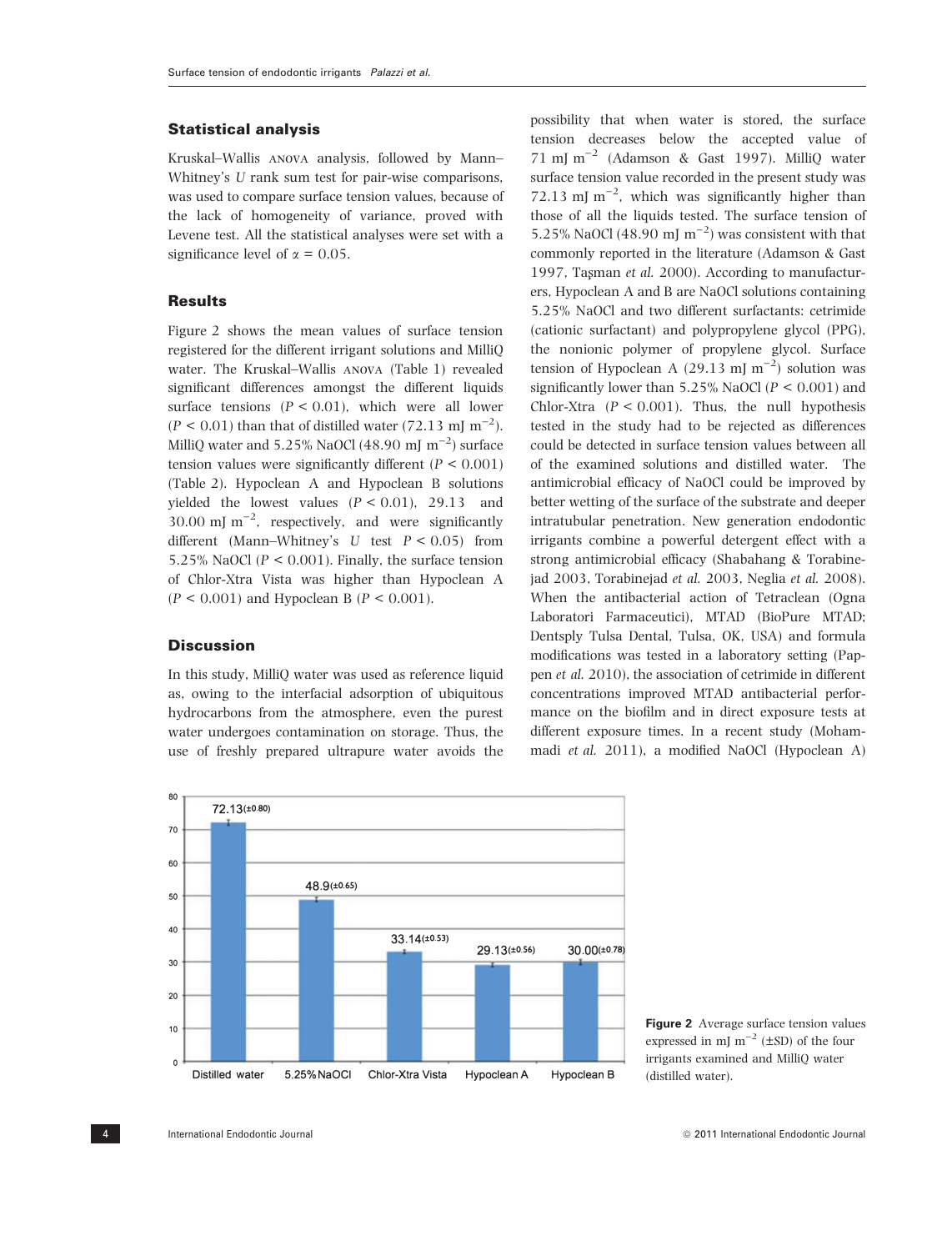| N  | Mean (SD)    | Median | Mean rank | P value  |
|----|--------------|--------|-----------|----------|
| 15 | 72.13 (0.80) | 72.30  | 68.00     | P < 0.01 |
| 15 | 48.90 (0.65) | 48.90  | 53.00     |          |
| 15 | 33.14 (0.53) | 32.90  | 38.00     |          |
| 15 | 29.13 (0.56) | 29.10  | 10.70     |          |
| 15 | 30.00 (0.78) | 30.10  | 20.30     |          |
|    |              |        |           |          |

**Table 1** Kruskal–Wallis analysis of surface tension values  $(mJ m^{-2})$  for solutions and distilled water

\*Liquids with same superscript are not statistically significant ( $P < 0.05$ ).

| <b>Table 2</b> Mann–Whitney rank sum test for pair-wise compar-   |  |  |  |  |
|-------------------------------------------------------------------|--|--|--|--|
| isons of surface tension values for solutions and distilled water |  |  |  |  |

|                            | $P$ value |
|----------------------------|-----------|
| <b>MilliO</b> water versus |           |
| NaOCI 5.25%                | P < 0.001 |
| Chlor-Xtra                 |           |
| Hypoclean A                |           |
| Hypoclean B                |           |
| NaOCl 5.25% versus         |           |
| Chlor-Xtra                 | P < 0.001 |
| Hypoclean A                |           |
| Hypoclean B                |           |
| <b>Chlor-Xtra versus</b>   |           |
| Hypoclean A                | P < 0.001 |
| Hypoclean B                |           |
| <b>Hypoclean A versus</b>  |           |
| Hypoclean B                | P < 0.01  |
|                            |           |

Significance level of  $a = 0.05$ .

demonstrated a more effective antibacterial action against E. faecalis than 5.25% NaOCl at all experimental periods (7, 14, 21, 28 days) in bovine root dentine and displayed no bacterial growth at the two-first cultures after treatment. It can be assumed that low surface tension increases NaOCl penetration into inaccessible areas of the RCS and dentinal tubules, improving its antimicrobial efficacy. By improving wettability (Torabinejad et al. 2002), endodontic irrigants should have a low surface tension and also increased protein solvent power in lateral canals and dentinal tubules. Several studies have examined the tissuedissolving abilities of NaOCl solutions modified with surfactants sometimes with conflicting results. Nonetheless, few studies have examined the effectiveness of surface-active agents in reducing surface tension whilst taking into account stability of surface tension reduction over time, stability of available chlorine, protein solvent ability and antimicrobial effectiveness of modified solutions. The environment in which surfaceactive agents are mixed with NaOCl is highly alkaline and oxidizing. Therefore, sodium hypochlorite interacts with surfactants resulting in their consumption and degradation. This interaction must occur gradually preserving long-term efficacy of NaOCl throughout a slow decline in the percentage of active chlorine in solution. Cameron (1986) reported that the efficacy of an endodontic irrigant could be improved by reducing its surface tension: the addition of a fluorocarbon surfactant, with proven ability to withstand aggressive oxidizing media and efficiency as a surfactant in low concentrations, enhanced the ability of NaOCl to dissolve organic material. Clarkson et al. (2006) tested the dissolution ability of three different brands of NaOCl available in Australia and reported that the products with surfactants dissolved porcine pulp in a shorter time than regular NaOCl at the same concentration. In the present study, the surface tension of Chlor-Xtra was 33.14 mJ m<sup>-2</sup>, significantly lower than that of  $5.25\%$ NaOCl, consistent with better performance in tissuedissolving effectiveness of 5.8% Chlor-Xtra as compared with the two regular hypochlorites (Stojicic et al. 2010). Moreover, Stojicic et al. (2010) showed that the advantage over regular products remained even when the products were diluted, heated or agitated. Aqueous solutions of NaOCl are a dynamic balance of sodium hydroxide (NaOH) and hypochlorous acid (HOCl). When NaOCl comes in contact with organic material, it acts as an organic and fat solvent, and several chemical reactions take place: NaOH reacts with fatty acids transforming them into fatty acid salts (soap) and glycerol (alcohol), which reduces the surface tension of the remaining solution (saponification reaction). Sodium hydroxide also neutralizes amino acids creating salt and water (neutralization reaction). In addition, active chlorine, HOCl and hypochlorite ions (OCl<sup>-</sup>) react with amino acids creating chloramine and water (chloramination reaction) (Estrela et al. 2002). These reactions happen mostly at the surface and occur simultaneously and synergistically (Spanó et al. 2001). Barbin (1999) studied under laboratory conditions the dissolution of bovine pulp tissue by NaOCl (0.5%, 1.0%, 2.5%, 5.0%) and found that the velocity of dissolution of bovine pulp fragments was directly proportional to the concentration of the NaOCl solution and was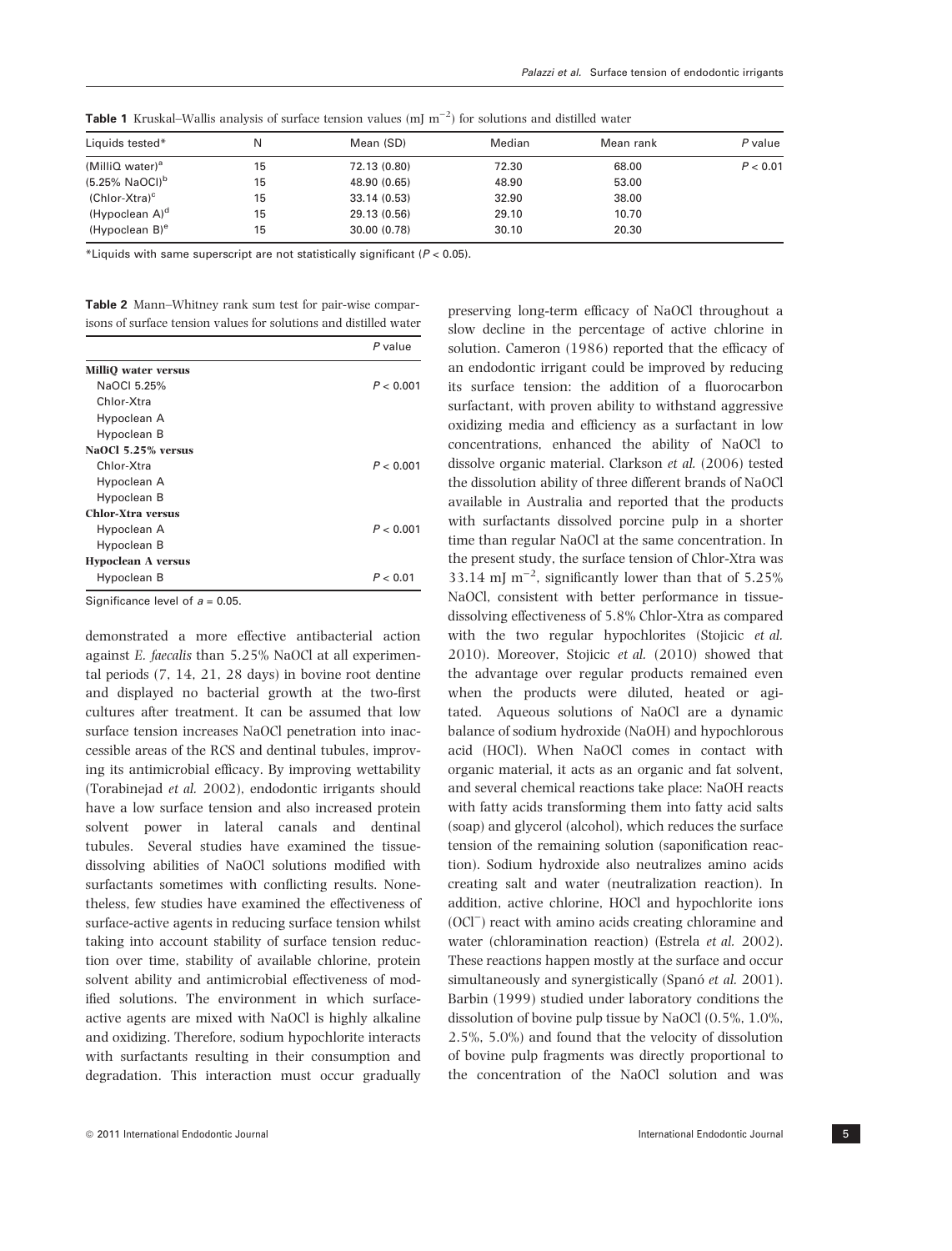greater in the solutions without surfactant; solutions without surfactant had a decrease in surface tension and those with surfactant an increase. Barbin (1999) also registered the highest percentage of residual chlorine for NaOCl solutions without surfactant even with high concentrated solution. More concentrated NaOCl solutions present a greater availability of reagents (free chlorine) and the dynamic chemical equilibrium diverted to the formation of NaOH, providing greater appearance of saponification and neutralization reactions without significant consumption of OCl<sup>-</sup>. Spanó et al. (2001) also showed a directly proportional relation between NaOCl concentration and residual chlorine. In colloidal and surface chemistry, the critical micelle concentration (CMC) is defined as the concentration of surfactants above which micelles form and almost all additional surfactants added to the system go to micelles. Before reaching the CMC, the surface tension changes with the concentration of the surfactant. After reaching the CMC, the surface tension remains relatively constant or changes with a lower slope and the surfactant molecules form aggregates (micelles). This transition from premicellar to micellar solutions at the CMC occurs over a narrow range of concentration (McNaught & Wilkinson 1997). The ability of surfactants to reduce surface or interfacial tension is expected to be directly related to the CMC (Huibers et al. 1996). The micelles, together with the production of air bubbles in the surfactant, would reduce the contact surface between NaOCl solution and organic materials. The involvement of only the superficial lipid fragments could explain the findings of Barbin (1999). Moreover, an excess of surfactant would divert the dynamic chemical balance of the saponification reaction to the reagents (NaOH and fatty acids), with decreased intensity of reaction. The formation of chloramines occurs mainly with increased consumption of OCl<sup>-</sup>, as in the cases of less concentrated solutions. All NaOCl solutions were strongly alkaline, and after pulp dissolution, the pH decreases, changing the dynamic chemical equilibrium with increased formation of HOCl and decreased velocity of tissue dissolution (Spanó et al. 2001, Rossi-Fedele et al. 2011). Nonetheless, Spanó et al. (2001) suggested an inverse relationship between the concentration of NaOCl solution and the percentage reduction in pH from the beginning to end of pulp dissolution. In the study of Barbin (1999), pH values before pulp tissue dissolution were higher than 12 for all NaOCl solutions tested, with and without surfactant, and the presence of surfactant did not affect the degree of percentage

reduction in pH after dissolution. When the addition of surfactants does not lead to a significant decrease in pH value, ideal environmental conditions are preserved for saponification and neutralization reactions. Thus, a tissue dissolution proportionately less than the consumption of hydroxyl ions in neutralization of the surfactant could explain the increase in surface tension after dissolution reported by Barbin (1999) for solutions with surfactant. The consumption and degradation of surface-active agents must be slow enough to ensure a significant and long-lasting reduction in surface tension whilst preserving the stability of available chlorine. The CMC of surfactants needs to be determined, whereas the value of the CMC for a given dispersant in a given medium depends on temperature, pressure and on the presence and concentration of other surface-active substances and electrolytes. In a system with nonionic polymers, the CMC of surfactant is lower than that of a nonionic polymer-free system: different types of interactions between polymer and individual surfactant molecules or polymer and micelles were assumed as the possibility that the surfactant acts as a bridge through the hydrophobic ends of polymer chains (Huibers et al. 1996).

## Conclusions

Both the new 5.25% sodium hypochlorite solutions modified with surfactants, Hypoclean A and Hypoclean B, had surface tension values that were significantly lower ( $P < 0.01$ ) than Chlor-Xtra and 5.25% NaOCl. Further investigations into biological and physical experimental models should be performed to demonstrate higher penetration, protein solvent power and bacterial decontamination in uninstrumented areas of RCS, lateral canals and dentinal tubules than 5.25% NaOCl.

## **References**

- Abou-Rass M, Patonai FJ (1982) The effects of decreasing surface tension on the flow of irrigating solutions in narrow root canals. Oral Surgery, Oral Medicine, Oral Pathology, Oral Radiology, and Endodontics 53, 524–6.
- Adamson AW, Gast AP (1997) Physical chemistry of surface, 6th edn. New York: Wiley Interscience, p. 36.
- Barbin EL (1999) Estudo "in vitro" do efeito da adição de lauril dietileno glicol éter sulfato de sódio nas soluções hipoclorito de sódio sobre suas propriedades físico-químicas anteriores e posteriores à dissolução do tecido pulpar bovino. [Master's thesis]. Ribeirão Preto: University of São Paulo.

6